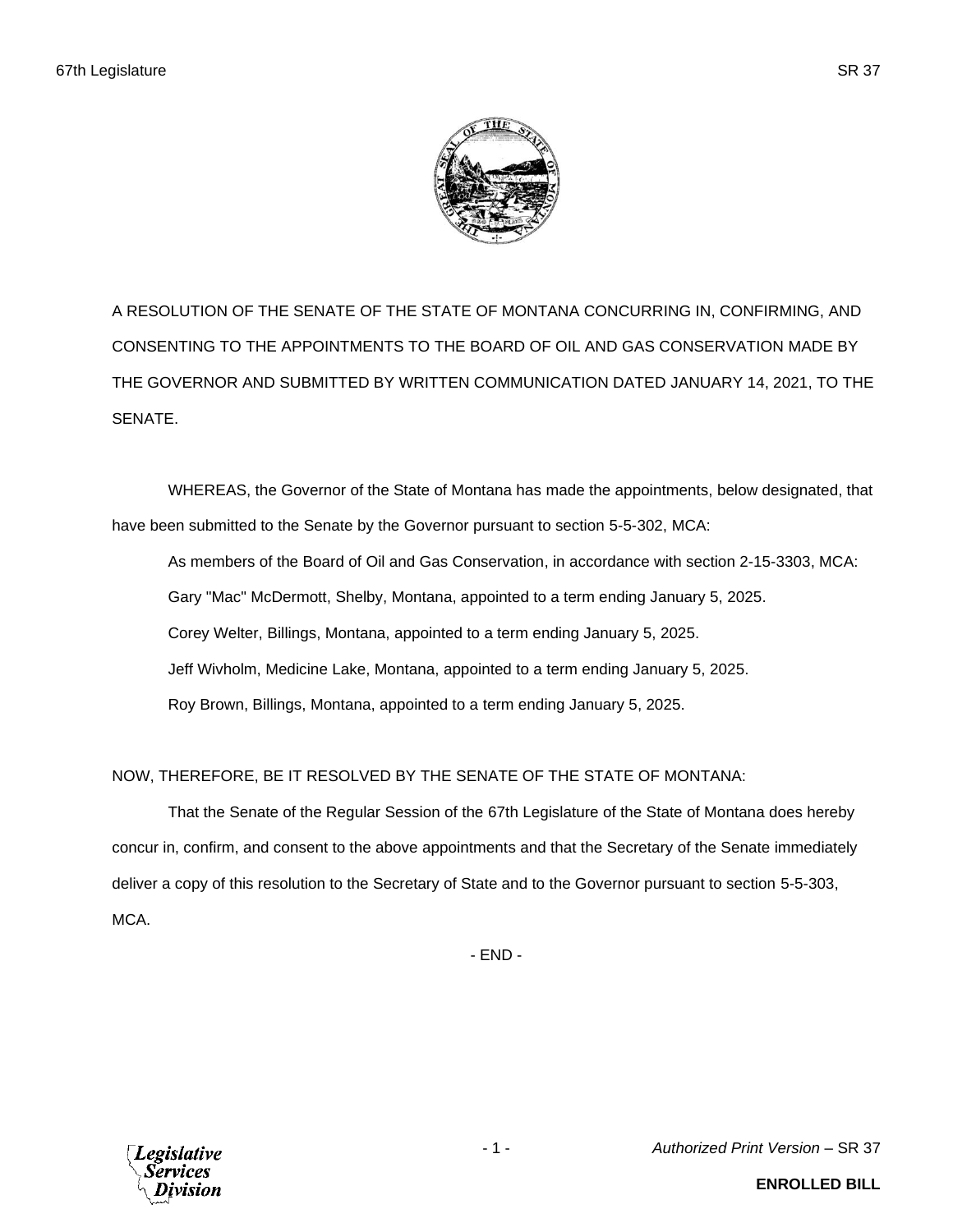## SENATE RESOLUTION NO. 37

## INTRODUCED BY D. ANKNEY

A RESOLUTION OF THE SENATE OF THE STATE OF MONTANA CONCURRING IN, CONFIRMING, AND CONSENTING TO THE APPOINTMENTS TO THE BOARD OF OIL AND GAS CONSERVATION MADE BY THE GOVERNOR AND SUBMITTED BY WRITTEN COMMUNICATION DATED JANUARY 14, 2021, TO THE SENATE.